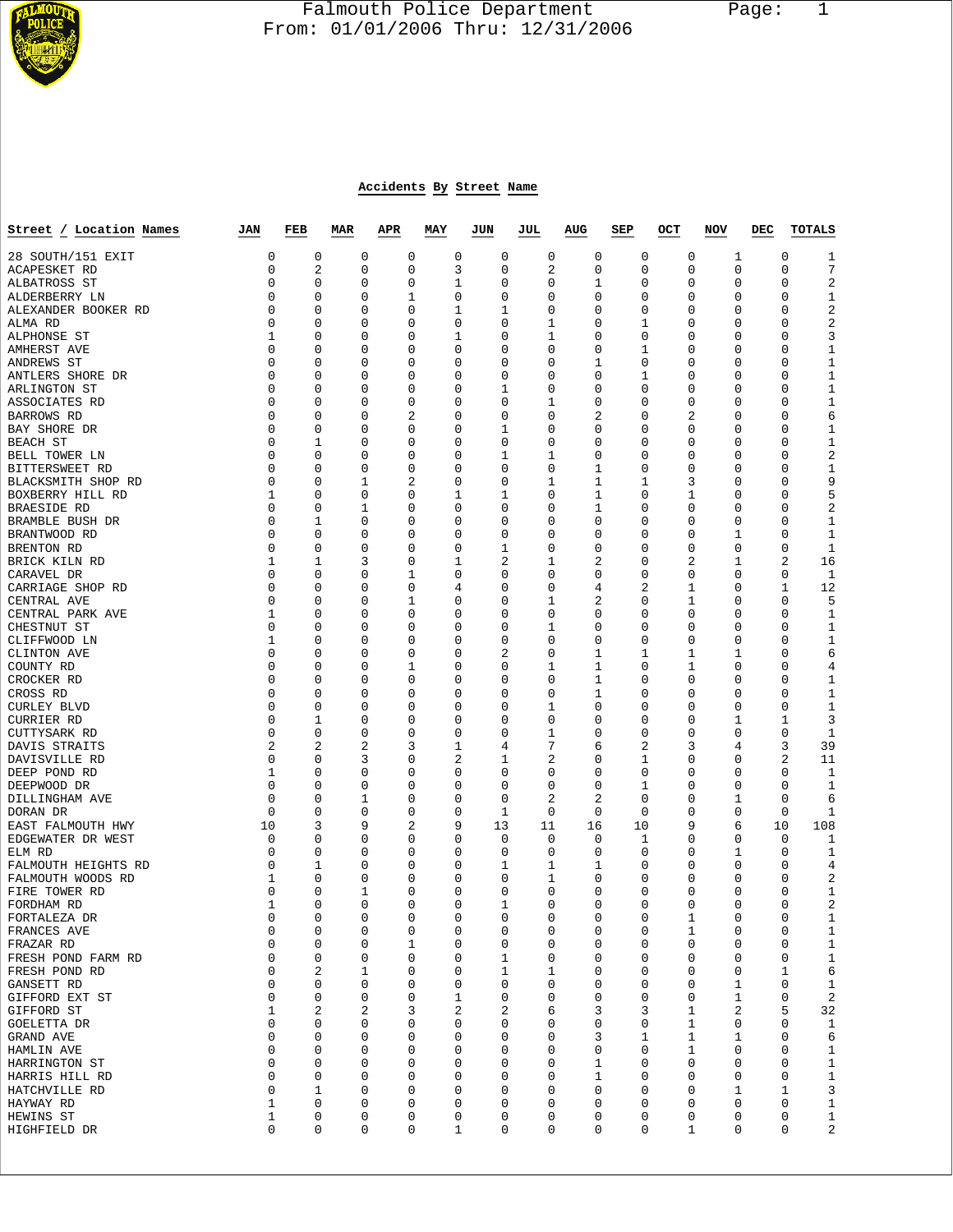## Falmouth Police Department Page: 2 From: 01/01/2006 Thru: 12/31/2006

| HIGHLAND AVE         | 0           | 0           | 0 | 0 | 0 | 0           | 2 | 0  | 0              | 0 | 0 | 0 | 2            |
|----------------------|-------------|-------------|---|---|---|-------------|---|----|----------------|---|---|---|--------------|
| HINCKLEY RD          | 0           | 0           | 0 | 1 | 0 | 0           | 0 | 0  | 0              | 0 | 0 | 0 | 1            |
| HOMESTEAD LN         | 0           | 0           | 1 | 0 | 0 | 1           | 1 | 0  | 0              | 0 | 0 | 0 | 3            |
|                      |             |             |   |   |   |             |   |    |                |   |   |   |              |
| HOOPPOLE RD          | 0           | 0           | 1 | 0 | 0 | 0           | 0 | 0  | 0              | 0 | 0 | 0 | 1            |
| HUETTNER RD          | 0           | 0           | 0 | 0 | 0 | 0           | 1 | 0  | 0              | 0 | 0 | 0 | 1            |
| IROQUOIS ST          | 0           | 0           | 0 | 0 | 0 | $\mathbf 0$ | 0 | 0  | 0              | 0 | 1 | 0 | 1            |
| JOHN PARKER RD       | 1           | 0           | 0 | 3 | 0 | 1           | 1 | 1  | 1              | 2 | 1 | 0 | 11           |
|                      |             |             |   |   |   |             |   |    |                |   |   |   |              |
| JONES RD             | 3           | 1           | 1 | 0 | 5 | 7           | 3 | 1  | 4              | 1 | 1 | 1 | 28           |
| KATHARINE LEE BATES  | 1           | 0           | 0 | 0 | 1 | 1           | 1 | 0  | 2              | 2 | 0 | 0 | 8            |
| KERRYWOOD DR         | 0           | 0           | 0 | 0 | 0 | 1           | 0 | 0  | 0              | 0 | 0 | 0 | 1            |
|                      | 0           | 0           |   |   |   |             | 0 |    |                |   |   | 0 |              |
| LAKE SHORE DR        |             |             | 0 | 0 | 0 | 0           |   | 0  | 1              | 0 | 0 |   | 1            |
| LAKEVIEW AVE         | $\mathbf 0$ | 0           | 0 | 0 | 0 | 0           | 0 | 1  | 0              | 0 | 0 | 0 | $\mathbf{1}$ |
| LANTERN LN           | 0           | 1           | 0 | 0 | 0 | 0           | 0 | 0  | 0              | 0 | 0 | 0 | 1            |
| LEONARD DR           | 0           | 0           | 0 | 0 | 0 | 0           | 0 | 0  | 0              | 1 | 0 | 0 | 1            |
|                      |             |             |   |   |   |             |   |    |                |   |   |   |              |
| LITTLE ISLAND RD     | 0           | 0           | 0 | 0 | 0 | 0           | 0 | 0  | 0              | 0 | 0 | 1 | 1            |
| LOCUST ST            | 1           | 0           | 3 | 1 | 0 | 0           | 2 | 2  | $\overline{2}$ | 2 | 1 | 1 | 15           |
| LOCUSTFIELD RD       | 0           | 0           | 0 | 1 | 0 | 0           | 0 | 0  | 0              | 1 | 1 | 0 | 3            |
| LUSCOMBE AVE         | 1           | 1           | 0 | 2 | 0 | $\sqrt{2}$  | 1 | 5  | 0              | 0 | 0 | 0 | 12           |
|                      |             |             |   |   |   |             |   |    |                |   |   |   |              |
| MAIN ST              | 2           | 3           | 6 | 5 | 3 | 7           | 7 | 14 | 8              | 6 | 5 | 5 | 71           |
| MARAVISTA AVE        | 0           | 1           | 0 | 0 | 0 | 1           | 2 | 2  | 0              | 4 | 0 | 1 | 11           |
| MARAVISTA AVE EXT    | 0           | 0           | 0 | 1 | 2 | 1           | 0 | 0  | 0              | 0 | 2 | 0 | 6            |
| MARTIN RD            | 0           | 0           | 0 | 1 | 0 | 0           | 0 | 0  | 0              | 0 | 0 | 0 | 1            |
|                      |             |             |   |   |   |             |   |    |                |   |   |   |              |
| MBL ST               | 0           | 0           | 0 | 0 | 0 | 1           | 0 | 0  | 1              | 0 | 0 | 0 | $\sqrt{2}$   |
| MCCALLUM DR          | $\mathbf 0$ | 0           | 0 | 0 | 0 | $\mathbf 0$ | 0 | 0  | 0              | 1 | 0 | 0 | $\mathbf{1}$ |
| MENAUHANT RD         | 0           | 1           | 0 | 0 | 1 | 0           | 1 | 3  | 3              | 0 | 0 | 0 | 9            |
|                      |             |             |   |   |   |             |   |    |                |   |   |   |              |
| MERIBAH LN           | 0           | 0           | 0 | 0 | 0 | 0           | 1 | 0  | 0              | 0 | 0 | 0 | 1            |
| MILLFIELD ST         | 0           | 0           | 0 | 1 | 1 | 0           | 0 | 0  | 0              | 0 | 0 | 0 | $\sqrt{2}$   |
| MOONAKIS RD          | 0           | 0           | 0 | 0 | 0 | 0           | 0 | 0  | 0              | 0 | 0 | 1 | 1            |
| NASHAWENA ST         | 0           | 0           | 0 | 0 | 0 | 0           | 0 | 1  | 0              | 1 | 0 | 0 | 2            |
|                      |             |             |   |   |   |             |   |    |                |   |   |   |              |
| NORTH FALMOUTH HWY   | $\Omega$    | 0           | 0 | 0 | 2 | $\sqrt{2}$  | 3 | 7  | 0              | 2 | 1 | 2 | 19           |
| NORTH MAIN ST        | 0           | 0           | 1 | 0 | 0 | 0           | 0 | 0  | 0              | 0 | 0 | 0 | 1            |
| NORTH OCKWAY RD      | 0           | 0           | 0 | 0 | 0 | 0           | 0 | 0  | 0              | 0 | 1 | 0 | 1            |
| NURSERY RD           | 0           | $\mathbf 0$ | 0 | 0 | 0 | 0           | 0 | 1  | 0              | 0 | 0 | 0 | 1            |
| NYE RD               | 0           | 1           | 0 | 0 | 0 | 0           | 0 | 0  | 0              | 0 | 0 | 0 | 1            |
| OCCUM LN             | 0           | 0           | 1 | 0 | 0 | 0           | 0 | 0  | 0              | 0 | 0 | 0 | 1            |
|                      |             |             |   |   |   |             |   |    |                |   |   |   |              |
| OLD BARNSTABLE RD    | 1           | 1           | 2 | 1 | 1 | 3           | 2 | 2  | 4              | 0 | 0 | 2 | 19           |
| OLD DOCK RD          | 0           | 0           | 0 | 0 | 1 | 0           | 0 | 0  | 0              | 0 | 0 | 0 | 1            |
| OLD MAIN RD          | 0           | 0           | 1 | 0 | 0 | 0           | 3 | 2  | 0              | 0 | 1 | 0 | 7            |
| OLD MEETING HOUSE RD | 1           | 1           | 0 | 0 | 1 | 0           | 0 | 1  | 0              | 0 | 0 | 0 | 4            |
| OLD MEETINGHOUSE ST  | 0           | 0           | 0 | 0 | 0 | 0           | 1 | 0  | 0              | 0 | 0 | 0 | 1            |
|                      |             |             |   |   |   |             |   |    |                |   |   |   |              |
| OLD WAQUOIT RD       | 0           | 0           | 0 | 0 | 0 | 0           | 0 | 0  | 0              | 0 | 0 | 1 | 1            |
| OSTROM RD            | 0           | 0           | 0 | 0 | 1 | $\mathbf 0$ | 0 | 0  | 0              | 0 | 0 | 1 | 2            |
| OX BOW RD            | 0           | 0           | 0 | 0 | 0 | 0           | 0 | 1  | 1              | 0 | 0 | 0 | 2            |
| OYSTER POND RD       | 0           | 0           | 0 | 0 | 0 | 0           | 1 | 0  | 0              | 1 | 2 | 0 | 4            |
| PALMER AVE           | 1           | 0           | 1 | 4 | 2 | 4           | 5 | 3  | 3              | 3 | 2 | 2 | 30           |
|                      |             |             |   |   |   |             |   |    |                |   |   |   |              |
| PARKER RD            | 1           | 0           | 0 | 0 | 0 | 0           | 0 | 0  | 0              | 0 | 1 | 0 | 2            |
| PINE ST              | 1           | 0           | 0 | 0 | 0 | 0           | 0 | 0  | 0              | 0 | 1 | 0 | 2            |
| PINECREST BEACH DR   | 1           | 1           | 1 | 0 | 0 | 0           | 0 | 2  | 0              | 0 | 0 | 0 | 5            |
| PLUM HOLLOW RD       | 0           | 0           | 1 | 0 | 0 | 0           | 0 | 0  | 0              | 0 | 1 | 0 | 2            |
|                      |             | 0           |   |   |   |             |   |    | 0              |   |   |   |              |
| PRISCILLA ST         | 0           |             | 0 | 0 | 0 | 1           | 0 | 0  |                | 0 | 0 | 0 | 1            |
| PUMPING STATION RD   | 0           | 0           | 1 | 0 | 0 | 0           | 0 | 0  | 0              | 0 | 0 | 0 | $\mathbf{1}$ |
| QUAKER RD            | 0           | 0           | 0 | 0 | 0 | 1           | 1 | 1  | 0              | 0 | 1 | 0 | 4            |
| QUISSETT AVE         | 0           | 0           | 0 | 0 | 0 | 1           | 0 | 0  | 1              | 0 | 0 | 0 | 2            |
| QUISSETT HARBOR RD   | 0           | 0           | 0 | 0 | 0 | 0           | 0 | 0  | 1              | 0 | 0 | 0 | 1            |
|                      | 0           | 0           | 0 | 0 | 0 | 0           | 0 | 1  | 0              | 0 | 0 | 0 |              |
| RAILROAD AVE         |             |             |   |   |   |             |   |    |                |   |   |   | 1            |
| RANDOLPH ST          | 0           | 0           | 0 | 0 | 0 | 0           | 0 | 0  | 0              | 0 | 1 | 0 | $\mathbf 1$  |
| RAYMOND ST           | $\mathsf 0$ | 0           | 0 | 0 | 0 | 0           | 0 | 0  | 1              | 0 | 0 | 0 | $\mathbf 1$  |
| RED BROOK RD         | 0           | 0           | 0 | 0 | 0 | 0           | 2 | 0  | 0              | 0 | 0 | 0 | $\sqrt{2}$   |
| REGIS RD             | 0           | 0           | 0 | 0 | 0 | 0           | 1 | 0  | 0              | 0 | 0 | 0 | $1\,$        |
|                      |             |             |   |   |   |             |   |    |                |   |   |   |              |
| RESEARCH RD          | $\mathbf 0$ | 0           | 0 | 0 | 0 | $\mathbf 0$ | 0 | 1  | 0              | 0 | 0 | 0 | $1\,$        |
| ROBBINS RD           | 0           | 0           | 0 | 0 | 0 | 0           | 1 | 1  | 0              | 0 | 0 | 0 | $\sqrt{2}$   |
| ROYAL CIR            | 0           | 0           | 0 | 0 | 0 | 0           | 0 | 1  | 0              | 0 | 0 | 0 | $\mathbf{1}$ |
| RT 151               | 2           | 6           | 2 | 3 | 5 | 7           | 6 | 8  | 0              | 3 | 3 | 2 | 47           |
| RT 28 NORTH          | 1           | 0           | 0 | 0 | 1 | 1           | 1 | 0  | 1              | 0 | 1 | 2 | 8            |
|                      |             |             |   |   |   |             |   |    |                |   |   |   |              |
| RT 28 SOUTH          | 1           | 0           | 1 | 0 | 0 | 1           | 1 | 0  | 3              | 0 | 0 | 0 | 7            |
| SADDLEBACK LN        | $\mathbf 0$ | 1           | 0 | 0 | 0 | $\mathbf 0$ | 0 | 0  | 0              | 0 | 0 | 0 | $\mathbf{1}$ |
| SADYS LN             | 0           | 0           | 0 | 0 | 0 | 0           | 0 | 0  | 0              | 0 | 0 | 1 | $\mathbf{1}$ |
| SALT RIVER RD        | 0           | 0           | 0 | 0 | 0 | 1           | 0 | 0  | 0              | 0 | 0 | 0 | 1            |
|                      |             |             |   | 0 | 0 |             |   |    | 0              |   | 0 | 0 |              |
| SAM TURNER RD        | 4           | 1           | 2 |   |   | 0           | 1 | 1  |                | 0 |   |   | 9            |
| SANDWICH RD          | 6           | 0           | 3 | 4 | 6 | 3           | 1 | 8  | 2              | 6 | 7 | 3 | 49           |
| <b>SCRANTON AVE</b>  | 1           | 1           | 0 | 0 | 1 | 0           | 2 | 3  | 3              | 1 | 0 | 0 | 12           |
| SEACOAST SHORES BLVD | $\mathsf 0$ | 2           | 0 | 0 | 0 | 1           | 0 | 0  | 0              | 1 | 0 | 0 | 4            |
| SERVICE RD           | 0           | 0           | 0 | 0 | 0 | 0           | 0 | 0  | 0              | 0 | 0 | 1 | $\mathbf{1}$ |
|                      |             |             |   |   |   |             |   |    |                |   |   |   |              |